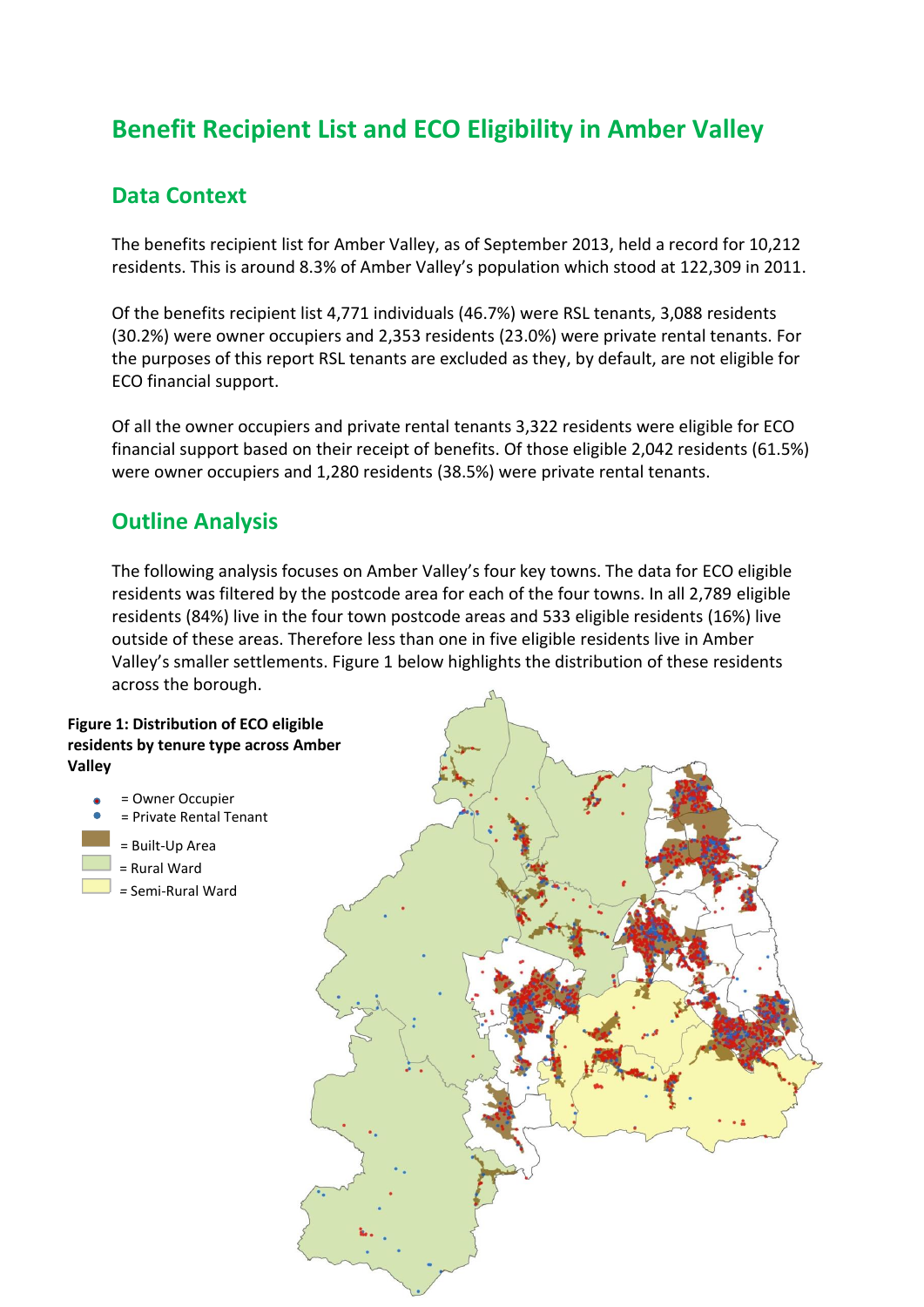Figure 1 underlines the high density of eligible residents in each of Amber Valley's four towns. It is worth underlining that a high number of eligible residents living in rural areas are private rental tenants. Suggesting perhaps a number of 'hidden' rental tenants that are eligible for ECO financial support. Across the four towns the distribution of owner occupiers and private rental tenants is relatively even. However slight clusters of private rental tenants are evident. The table below breaks down the distribution of tenure types across the four key towns.

| Town                  | <b>ECO Eligible</b> | <b>Owner Ocupiers</b> |      | <b>Private Rented</b> |      |
|-----------------------|---------------------|-----------------------|------|-----------------------|------|
|                       | <b>Number</b>       | <b>Number</b>         | %    | <b>Number</b>         | %    |
| <b>D55 - Alfreton</b> | 703                 | 413                   | 58.7 | 290                   | 41.3 |
| D56 - Belper          | 750                 | 473                   | 63.1 | 277                   | 36.9 |
| DE75 - Heanor         | 562                 | 303                   | 53.9 | 259                   | 46.1 |
| <b>DE5 - Ripley</b>   | 774                 | 531                   | 68.6 | 243                   | 31.4 |

#### **Table 1: Proportion of ECO eligible residents by tenure across Amber Valley's four towns**

Table 1 highlights the relatively consistent proportion of tenure types with the proportion of eligible owner occupiers being higher across Amber Valley's four towns. The ratio of owner occupiers to private rental tenants is highest in Ripley and lowest in Heanor.

#### **Table 2: Proportion of ECO eligible residents by disability across Amber Valley's four towns**

| Town                  | <b>ECO Eligible</b> | <b>Disability</b> |      | <b>No Disability</b> |      |
|-----------------------|---------------------|-------------------|------|----------------------|------|
|                       | <b>Number</b>       | <b>Number</b>     | %    | <b>Number</b>        | %    |
| <b>D55 - Alfreton</b> | 703                 | 153               | 21.8 | 550                  | 78.2 |
| D56 - Belper          | 750                 | 193               | 25.7 | 557                  | 74.3 |
| <b>DE75 - Heanor</b>  | 562                 | 112               | 19.9 | 450                  | 80.1 |
| <b>DE5 - Ripley</b>   | 774                 | 207               | 26.7 | 567                  | 73.3 |

Table 2 reports that around a quarter to one fifth of eligible residents have a disability. This proportion is relatively consistent across the four towns. The highest rate of disability is in Ripley and the lowest in Heanor.

| <b>Town</b>           | <b>ECO Eligible</b> | $60 +$        |      | $70 +$        |      |
|-----------------------|---------------------|---------------|------|---------------|------|
|                       | <b>Number</b>       | <b>Number</b> | %    | <b>Number</b> | %    |
| <b>D55 - Alfreton</b> | 703                 | 453           | 64.4 | 292           | 41.5 |
| D56 - Belper          | 750                 | 525           | 70.0 | 359           | 47.9 |
| <b>DE75 - Heanor</b>  | 562                 | 298           | 53.0 | 188           | 33.5 |
| <b>DE5 - Ripley</b>   | 774                 | 549           | 70.9 | 394           | 50.9 |